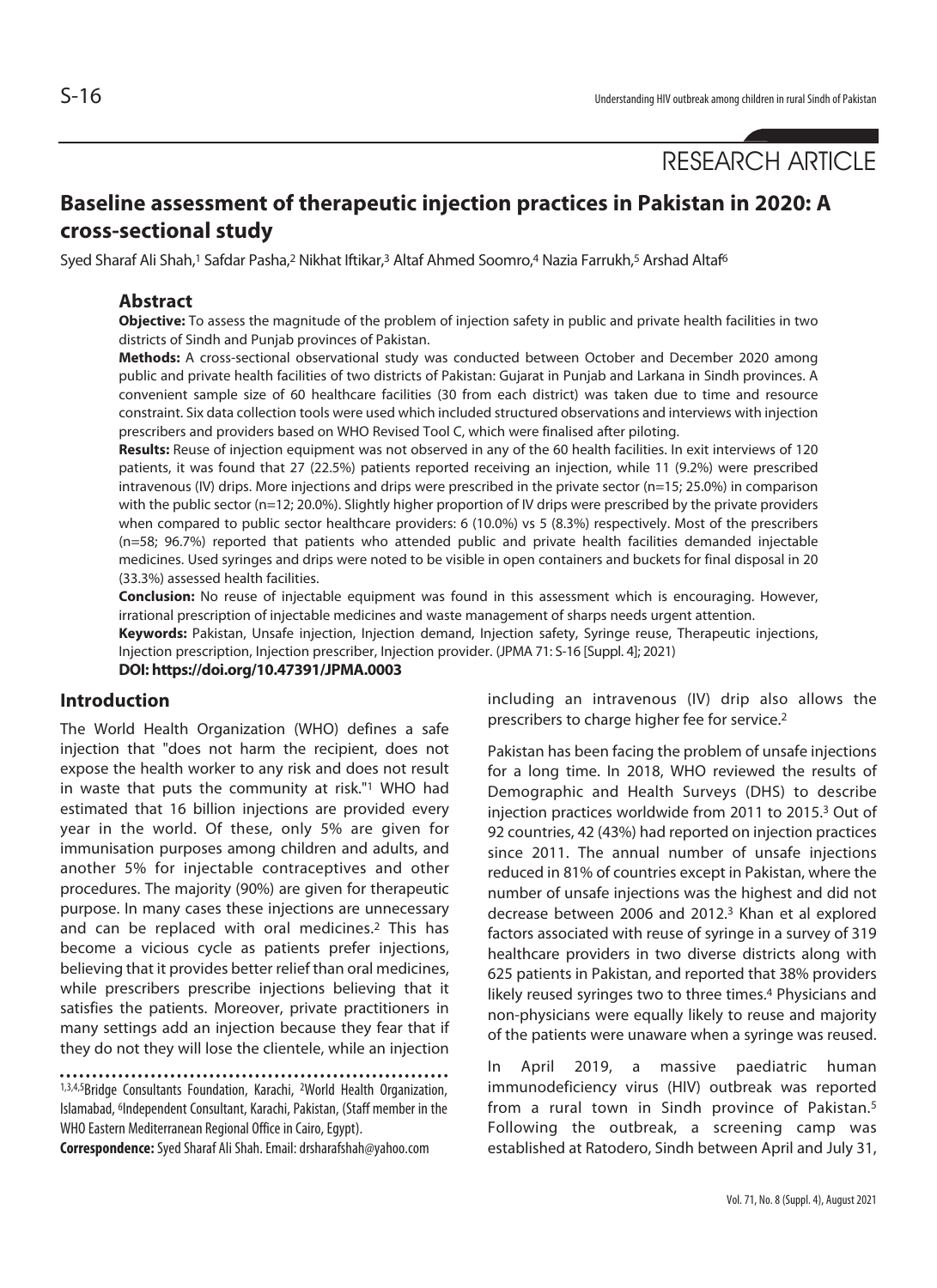where 31,239 individuals were tested for HIV out of whom 930 (3%) were confirmed HIV positive. Of these, 763 (82%) were children under 16 years, and 604 (79%) of these were less than five years old. The estimated overall prevalence was 3%.5 The international investigation team of experts from the WHO, locally supported by the Pakistan Field Epidemiology Training Program (PFETP) and Sindh Acquired Immunodeficiency Syndrome (AIDS) Control Programme identified iatrogenic transmission via unsafe injection practices and poor infection control as the most likely driver of the outbreak.<sup>6</sup>

The Ministry of National Health Services Regulation and Coordination developed a national action plan to address unsafe injections in the country and one of the targeted actions was conducting a baseline assessment of injection safety in two provinces.<sup>7</sup> The current study was commissioned by WHO Country Office in Pakistan to assess the magnitude of the problem of injection safety in public and private health facilities in two districts of Sindh and Punjab provinces.

# **Methods**

A cross-sectional observational study was conducted between October and December 2020 using quantitative and qualitative methods, among public and private health facilities. These two districts included Gujarat in Punjab and Larkana in Sindh. The districts were selected as they had both experienced HIV outbreaks which was linked to unsafe injection practices in 2008 and 2019.6,8

### **Study sites**

Larkana is located in north west Sindh and is about 450 kilometres away from Karachi. The economy is agricultural, and sugar cane, rice and guava are the main products. According to the 2017 census the population of the district is slightly above 1.5 million persons.9

Gujrat is one of the districts of Punjab located between Chenab and Jehlum rivers. According to a State Bank of Pakistan report, 70-75% of fan industry of Pakistan is in Gujrat district.10 The population of this district according to the 2017 census is 2.7 million.<sup>11</sup>

# **Sample size**

A convenient sample of 60 healthcare facilities (30 from each district) was decided as the sample size due to time and financial constraints. Of these, 10 were from public health sector including primary, secondary, and tertiary health facilities while 20 healthcare facilities were taken from private health sector including general practitioner (GP) clinics and private hospitals, from each district. The sampling unit was health facility and representative

sample was drawn through stratified random sampling method. All levels of public sector health facilities (primary, secondary and tertiary) and private sector health facilities (GP clinics and private hospitals) were represented in the study sample. The study population was divided in two sub-populations (strata): public health facilities and private health facilities.

# **Data collection tools**

Six data collection tools based on WHO Revised Injection Safety Assessment Tool-C were developed and piloted.12 The tools were revised after going through one round of iteration based on the pilot results. The tools included:

1. Structured observation of health facilities/workstation checklist

- 2. Structured observation of injection practices checklist
- 3. Interview of injection prescriber (physicians)
- 4. Interview of injection provider (para-medic)
- 5. Interview of health facility manager
- 6. Exit interview of patient

# **Data collection process**

The field teams in both districts comprising of experienced field workers were provided one full day of training on the tools. These included mock exercise to administer the questionnaires and to edit them for clarity and missing information. The training also covered other important topics such as communication and taking informed consent.

The observational tools for health facility and injection practices included indicators such as separate room for administering injections and IV drips, the lighting of the area, availability of hand sanitiser or running water, and presence of used syringes and blood-stained swabs on the counter or in the trash bin. Indication of reuse was also noted by checking presence of syringes in the steriliser. Other things to note included the type of syringe(s) used to administer injections and whether the injection provider was only changing the needle and reusing the barrel of the syringe multiple times. After completing the injection or drip, it was noted whether sharps were disposed in regular trash or in punctureproof containers. Availability and functionality of incinerator in large healthcare facilities were also documented.

The interview of injection prescriber and provider included basic demographic details such as age, educational qualification and years of experience. This was followed by questions which focused on average number of patients seen in a day and common symptoms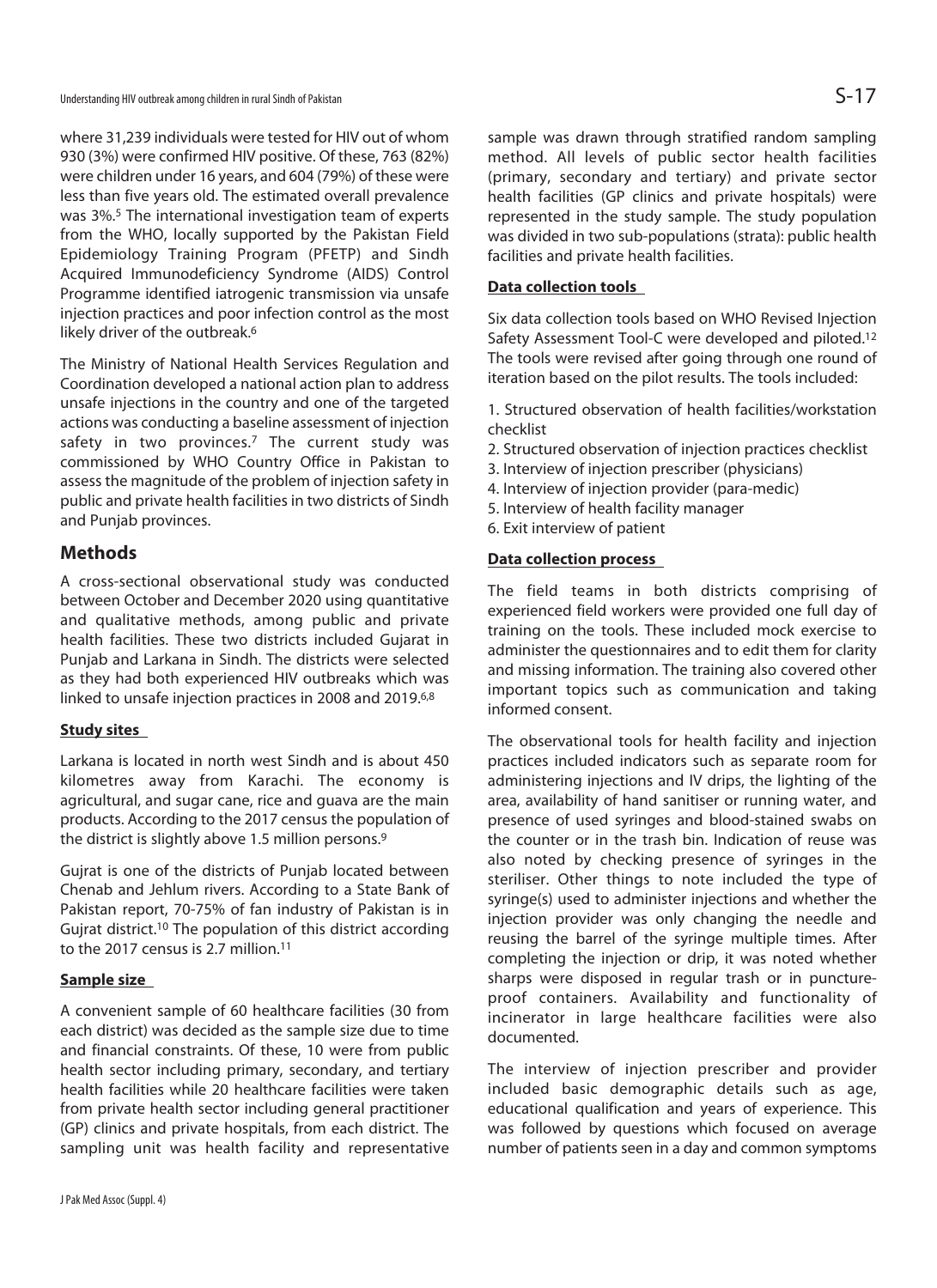in which an injection or an IV drip was prescribed. The respondents' views about common reasons for unnecessary injections, who demands the injections, and adequate availability of stock of syringes and supplies in the health facility were also noted.

The interview of health facility manager was mostly applicable to government health facilities. The questions focused on availability of an infection control programme, training of staff on safe injection practices, hospital waste management and infection prevention and control (IPC). Questions were also asked about the pathway available for healthcare workers who experienced a needlestick injury, the system of sharps collection and disposal, and availability and functionality of an incinerator.

The exit interview of patients focused on the complain they presented with at the health facility, and if the patient was administered an injection or an IV drip and if so, who suggested the injection or the IV drip. The patients were also questioned if they noticed or remembered whether the syringe used was new or used to give the last injection received during the visit. There were also questions related to perception of efficacy and importance of injection for minor ailments.

The field workers administered the questionnaires to respondents on one-to-one basis within each health facility. The observations were also documented in the checklist which was part of the assessment tool. In the observation process, the field worker would introduce and take permission, stay in the health facility and observed practices, and filled the tool immediately after exiting the health facility.

# **Focus group discussion (FGD)**

Focus group discussions were conducted with injection prescribers and providers in both districts. The purpose of FGDs was to collect qualitative perspective from healthcare providers about injection safety, rational prescription of injections, and IPC practices. A guide for FGD was developed based on the objectives of the assessment. There was a moderator and a note taker. The sessions were recorded after seeking permission from the participants.

The category of injection prescribers included physicians who wrote prescriptions whereas injection providers included health workers in public and private health facilities responsible for dispensing medicines, providing injections and IV drips.

# **Ethics**

All respondents provided informed consent before

interview. Confidentially and privacy of respondents was ensured. Research protocol was reviewed and approved by ethical committee of Bridge Consultants Foundation (BCF).

# **Data management**

Data collected on structured questionnaires was edited the same evening by the field teams for any corrections and missing information. Data entry was done by a single operator. Statistical Package for the Social Sciences (SPSS) version 23 was used for data analysis. Descriptive frequencies were generated using the SPSS software.

One team member listened to the recordings and produced transcripts of the FGD sessions. Data was collated and content analysis was performed to generate themes from the FGDs.

# **Results**

A total of 60 health facilities were assessed in two districts; Larkana in Sindh and Gujrat in Punjab. One injection administration in each health facility was also observed. A hundred and twenty exit interviews of patients were conducted. Ten facility managers of government healthcare facilities were interviewed and four FGD sessions were conducted with injection prescribers and providers in both districts.

# **Unnecessary injections**

Overall, 27 (22.5%) of the 120 patients attending public and private health facilities reported receiving an injection, while 11 (9.2%) were prescribed IV drips as informed by the injection prescribers. When comparing private to public sector healthcare facilities, more injections and drips were prescribed in the private sector (n=15/60; 25.0%) compared to the public sector (n=12/60;

Table-1: Comparison of practices between public and private health facilities (N=60).

| <b>Indicator</b>                                     | <b>Public</b> | <b>Private</b> |
|------------------------------------------------------|---------------|----------------|
| Percentage of patients prescribed injections         | 12 (20.0%)    | 15 (25.0%)     |
| Percentage of patients prescribed intravenous drips  | 5(8.3%)       | $6(10.0\%)$    |
| Percentage of patients administered an injection for |               |                |
| fever, headache, cough or pain                       | 45 (75.0%)    | 47 (78.3%)     |
| Use of disposable syringes                           | 51 (85.0%)    | 60 (100.0%)    |
| Health facilities with puncture-proof safety box     | 54 (90.0%)    | $0(0.0\%)$     |
| Health facilities disposing syringes and sharps in   |               |                |
| open containers or buckets                           | 25 (41.6%)    | 14 (23.3%)     |
| Health facilities with running water and soap        | 30 (50.0%)    | $2(3.3\%)$     |
| Provider practicing recapping after giving           |               |                |
| the injection                                        | 49 (81.5%)    | 17 (28.3%)     |
| Providers practicing hand hygiene prior to           |               |                |
| administration of an injection                       | 25 (41.7%)    | 29 (48.3%)     |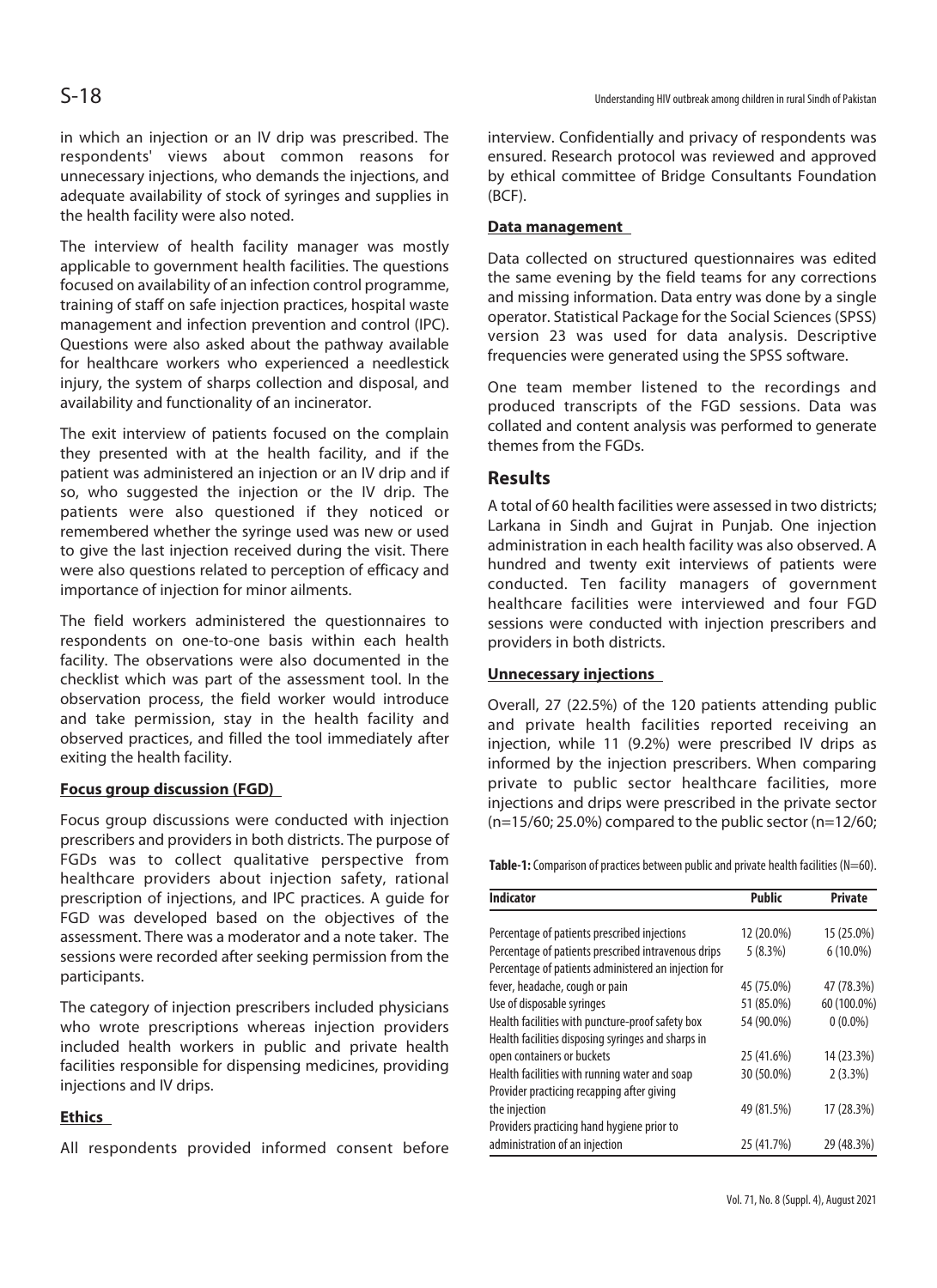20.0%), while the percentage of IV drips was also higher for the private provider (n=6/60; 10.0%) compared to public sector (n=5/60; 8.3%) (Table-1).

Most of the healthcare providers (n=58/60; 96.7%) reported that patients demand injections, while 92 (76.7%) of the 120 patients informed in the exit interview that it was the doctor who prescribed the injection.

#### **Reuse of injection equipment**

None of the injection providers admitted the re-use of syringes and IV drip sets (Table-2). Glass syringes/sterilisable syringes were not used in any of the public and private health facilities. Overall, 83.3% of public and private health facilities (n=50/60) had

**Table-2:** Key injection practices in public and private sector health facilities as reported by the healthcare providers in the healthcare facilities ( $N=60$ ).

| <b>Indicator</b>                                           | Percentage |
|------------------------------------------------------------|------------|
| Patients prescribed an injection                           | 14 (23.3%) |
| Patients prescribed intravenous drips                      | 5(8.3%)    |
| Patients who demanded injections                           | 58 (96.7%) |
| Patients who were administered injections for fever,       |            |
| headache, cough and pain                                   | 46 (76.7%) |
| Prescribers and providers who admitted reuse of injections | $0(0.0\%)$ |

sufficient stock of disposable syringes and drips. Forty percent of the prescribers (n=24/60) reported that re-use of syringes was a common problem, and this issue was further discussed in FGDs conducted separately with prescribers and providers. They were of the opinion that syringes and drips are re-used only in the informal sector by un-qualified/un-licensed healthcare providers.

#### **Proper disposal of used syringes and drips**

Less than half (n=18/60; 30.0%) of the assessed public and private health facilities had punctured proof safety boxes available for collection of used syringes and sharps, whereas 20 (33.3%) public and private facilities had colour coded bags/containers for collection of infectious and non-infectious waste and sharps. Three health facilities out of ten had their own incinerator in the facility of which one was non-functional at the time of data collection. These were secondary level health facilities.

## **Infection prevention and control (IPC) practices**

Of all the facilities, 10 out of 60 (16.7%) had running water and soap available for hand washing. Only 12 (20.0%) health managers or hospital administrators of public and private hospitals reported availability of injection safety guidelines/policies, healthcare waste disposal, and needle stick injury reporting policies/guidelines. Overall, 17

**Table-3:** Injection practices and infection prevention and control (IPC) measures observed during the assessment ( $N=60$ ).

| <b>Indicator</b>                                                             | Percentage |
|------------------------------------------------------------------------------|------------|
|                                                                              | 50 (83.3%) |
| Health facilities with sufficient stock of disposable syringes               |            |
| Use of single use disposable syringe in public and private health facilities | 57 (95.0%) |
| Health facilities with puncture-proof safety box available for               |            |
| collection of sharps                                                         | 18 (30.0%) |
| Health facilities disposing syringes and drips in open containers/buckets    | 20 (33.3%) |
| Health facilities with running water and soap available                      | 10 (16.7%) |
| Providers practicing hand hygiene prior to administration of an injection    | 28 (46.7%) |
| Provider practicing recapping after administering the injection              | 38 (63.3%) |
| Health facilities using auto-disable syringes                                | $3(5.0\%)$ |

(28.3%) health facilities had some system for reporting needle stick injuries. A limited percentage of staff (n=6/60; 10.0%) had received training on safe injection practices, rational drug prescription, hospital waste management and IPC. Table-3 outlines the injection practices and IPC measures observed during the assessment.

# **Discussion**

This assessment has three main findings. First is the unnecessary use of injections reported by injection prescribers and patients. Although is not new as the WHO review has also documented it, it remains a key finding.3 Second, we were not able to document any reuse of injection equipment in private and public health facilities. Although our methodology was observation-based, it is an important point. Our third finding is poor IPC practices including unsafe disposal and management of healthcare and sharps waste.

Pakistan is one of the few countries of the world where unnecessary injections continue to plague the healthcare system especially where the private healthcare providers are concerned. The WHO review had also highlighted this issue.3 This is a long-standing problem and dates back to late nineties and early 2000s where a number of studies have documented unnecessary injections and reuse of injection equipment causing transmission of blood-borne pathogens.13-16 Healthcare providers prescribe injections to provide quick relief and often charge extra money for an injection and a higher price for an IV drip. Patients in Pakistan like to receive injections believing that without this the treatment remains incomplete. This practice has turned into a vicious cycle. WHO aide memoire on injection safety recommends behaviour change among patients and healthcare providers to decrease injection overuse and achieve injection safety.17 Empowering the community is one such behaviour changing strategy in which they can be educated, and awareness can be raised about irrational use of injections and IV drips. This has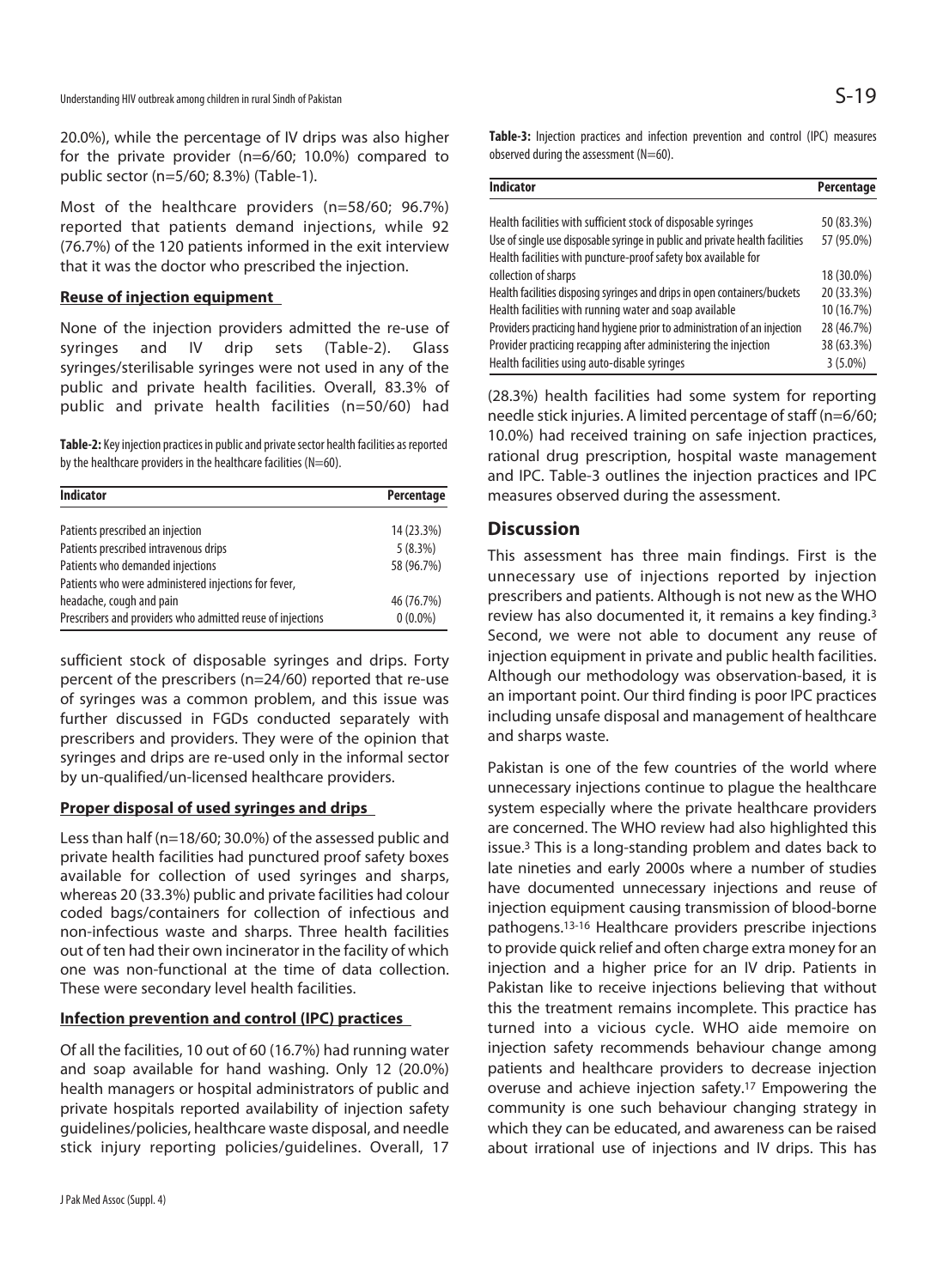been done in the past in Indonesia where prescribers and patients were brought on one forum and a discussion was moderated by a behavioural scientist and a clinician.18 Results showed a significant decrease in injection use from 69.5 to 42.3% in the intervention group, compared to a decrease from 75.6 to 67.1% among controls. There was also a significant reduction in average number of drugs per prescription [-0.37 drugs prescribed per patient, 95%  $CI = (-0.04, -0.52), P < 0.05$ ], indicating that injections were not substituted with other drugs.18 A multi-prong approach used in Pakistan a decade and a half later comprising of large scale community gathering, engaging religious leaders and teachers, and use of media such as television and FM radio channel helped in bringing down misconceptions about transmission of hepatitis B and hepatitis C infections. It also empowered the community to ask the prescriber whether she/he is trained and if the syringe was re-used or opened from a new packet.<sup>19</sup> Another solution which needs to be explored is fixing a minimum charge for the general practitioners (GPs) and the state compensation through a mechanism. However, this will also require implementation as well as monitoring and evaluation of the system.

Our study did not find any health facility in the two districts where injection equipment was reused on a patient. The National Action Plan to Address Unsafe Injections recommends using reuse prevention syringes which is also a WHO recommendation of 2015 injection safety quidelines.<sup>20</sup> However, many low- and middleincome countries have been struggling because of a number of reasons to implement this and one of them has been higher cost of these syringes.

Poor IPC was evident in the public as well as the private sector in the assessment. Sharps as well as infectious waste management in both districts was poor and requires urgent overhauling of this system from collection to transportation and disposal as per WHO global guidance. WHO core components for infection prevention and control are the foundation for establishing or strengthening effective programmes at the national and facility level.21

The findings of our study are not representative of the entire country due to a small sample size as only two districts out of total 154 districts in the country were analysed due to time and financial constraint. Moreover, informal sector comprising of large number of unqualified and unlicensed healthcare providers were not included and this study was health facility-based study; community perspectives were not included.

The findings of this study may be used to build other large scale programmes of injection safety in the country. We have the following recommendations for stakeholders and policy makers:

- Promote use of oral medications and raise awareness by discouraging use unnecessary injections and IV drips;
- Regulate unlicensed practitioners through effective implementation of laws and regulations;
- Healthcare commissions in the provinces can play a significant role;

• Develop comprehensive plan for safe and appropriate disposal of used syringes, drips and other infectious waste;

• Ensure implementation of IPC programmes at levels of health facilities.

**Disclaimer:** None.

**Conflicts of Interest:** None.

#### **Funding Disclosure:** None.

#### **References**

- WHO. WHO Injection Safety A Glossary. [Internet] 2016 [cited on 2021 Feb 20]. Available from: https://www.who.int/infectionprevention/publications/is\_glossary.pdf?ua=1.
- 2. WHO. WHO Injection Safety Factsheet No. 231 [Internet] 2016 [cited on 2021 Feb 20]. Available from: https://www.who.int/infectionprevention/publications/is\_fact-sheet.pdf?ua=1.
- 3. Hayashi T, Hutin YJ, Bulterys M, Altaf A, Allegranzi B. Injection practices in 2011-2015: a review using data from the demographic and health surveys (DHS). BMC Health Serv Res 2019;19:600. doi: 10.1186/s12913-019-4366-9.
- 4. Khan A, Altaf A, Qureshi H, Orakzai M, Khan A. Reuse of syringes for therapeutic injections in Pakistan: rethinking determinants. East Mediterr Health J 2020;26:283-9. doi: 10.26719/emhj.19.028.
- 5. Mir F, Mahmood F, Siddiqui AR, Baqi S, Abidi SH, Kazi AM, et al. HIV infection predominantly affecting children in Sindh, Pakistan, 2019: a cross-sectional study of an outbreak. Lancet Infect Dis 2020;20:362-70. doi: 10.1016/S1473-3099(19)30743-1.
- 6. WHO. Disease outbreak news-HIV cases Pakistan 2019 [Internet] 2019 Jul 03 [cited 2021 Feb 20]. Available from: https://www.who.int/csr/don/03-july-2019-hiv-casespakistan/en/
- 7. Ministry of National Health Services Pakistan, WHO. National action plan to address unsafe injection practices in Pakistan. Islambad, Pakistan: Ministry of National Health Services; 2021.
- 8. Ansari JA, Salman M, Safdar RM, Ikram N, Mahmood T, Zaheer HA, et al. HIV/AIDS outbreak investigation in Jalalpur Jattan (JPJ), Gujrat, Pakistan. J Epidemiol Glob Health 2013;3:261-8. doi: 10.1016/j.jegh.2013.06.001
- 9. Pakistan Bureau of Statistics. District and tehsil level population of Larkana district. [Internet] 2017 [2021 Mar 11]. Available from: https://www.pbs.gov.pk/sites/default/files/bwpsr/sindh/LARKAN A\_SUMMARY.pdf.
- 10. Munir, K, Khan U. Fan Industry in Gujrat and Gujranwalla: SME Cluster Study. Lahore, Pakistan: Lahore University of Management Sciences (LUMS); 2011.
- 11. Pakistan Bureau of Statistics. District at a glance Gujrat [Internet] 2017 [cited 2021 Apr 16]. Available from: